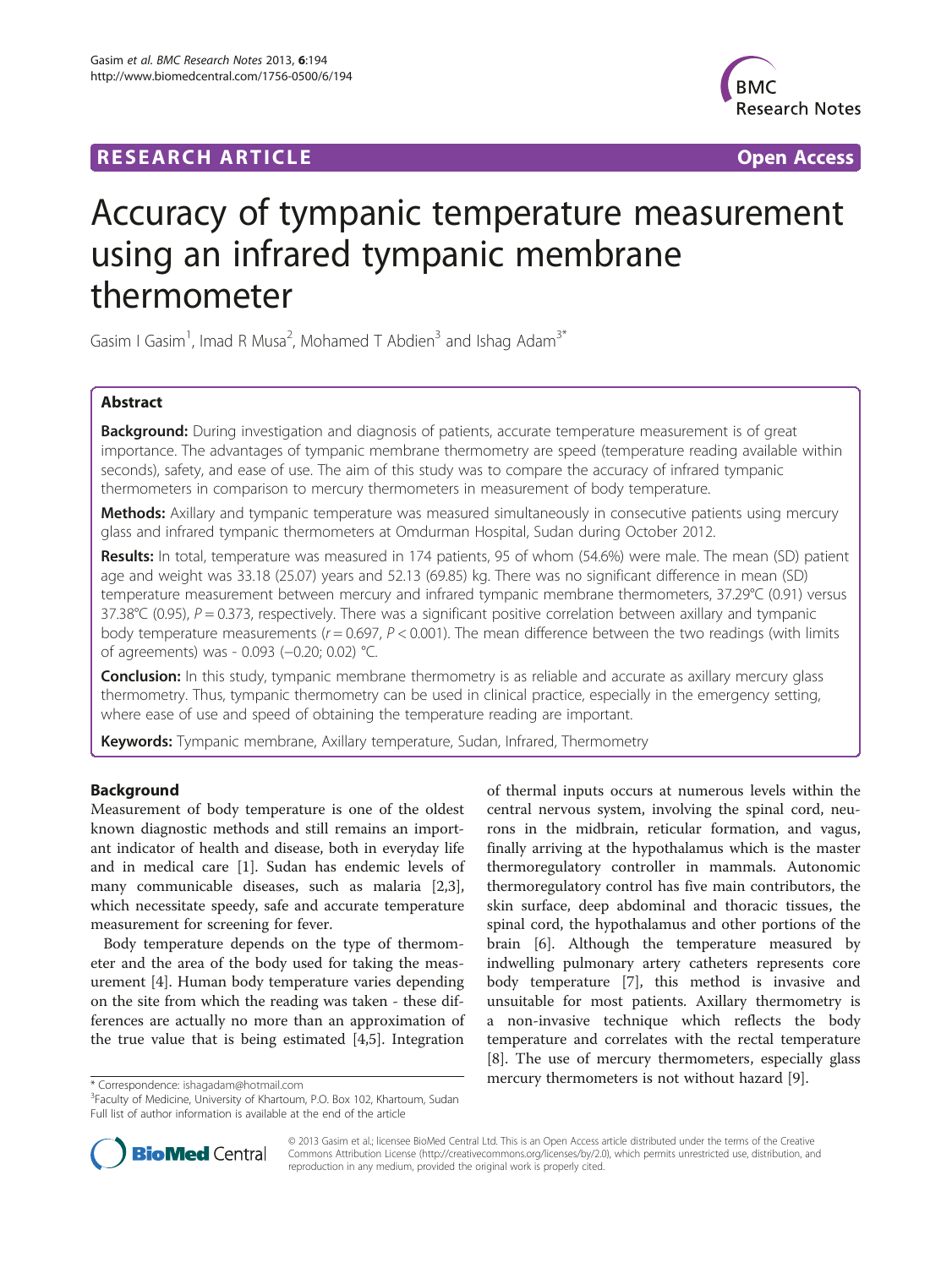<span id="page-1-0"></span>Table 1 Comparison of axillary and tympanic body temperature measurement (°C)

| Method of measurement $Mean \pm SD$ Median (min; max) |                        |                        |  |
|-------------------------------------------------------|------------------------|------------------------|--|
| Axillary temperature                                  | $37.29 + 0.91$ 37.20   | $(35.50: 40.70)$ 0.373 |  |
| <b>Tympanic temperature</b>                           | $37.38 \pm 0.95$ 37.25 | (35.20: 40.40)         |  |

Infrared tympanic membrane thermometers are considered ideal because the tympanic membrane and the hypothalamus share an arterial blood supply originating from the carotid artery; therefore, the tympanic membrane is considered to directly reflect core temperature [[10\]](#page-4-0). An infrared tympanic membrane thermometer is easy to use and is favored over a conventional mercury thermometer provided its accuracy is guaranteed [[11,12\]](#page-4-0). Few published data are available on the accuracy of tympanic membrane thermometers. Thus, the aim of the current study was to compare the temperature obtained by tympanic membrane thermometers with that obtained with mercury glass thermometers before recommending tympanic thermometers for use in general practice in Sudan.

## **Methods**

#### Patient selection

This study was conducted at Omdurman Teaching Hospital, Sudan during October 2012. Patients including both adults and children above one year of age, presenting with or without fever to the emergency room during this period were evaluated for inclusion in the study. Patients were recruited by convenience sampling (based on a 2-sided hypothesis tests using Epiinfo with 80% power and confidence interval of 95%) until 174 sets of simultaneous axilla and tympanic membrane temperature measurements were obtained. Those with otitis externa/media, soft tissue infection, severe illness, trauma patients, those who had had a cold or hot drink or who had smoked in the 20 minutes prior to examination, those wearing a hearing aid and those who were unwilling to be enrolled in the study were excluded.

The study was approved by the ethical committee at Omdurman Hospital, and written consent was obtained from all patients or from a guardian for children.

#### Instruments

A Braun ThermoScan (IRT 4520, Braun GmbH, Kronberg, Germany), a device validated in a previous study [[13\]](#page-4-0), was used for the infrared measurement of tympanic membrane temperature. A non-self-adjusted mercury bulb thermometer was used to measure axillary temperature. All the mercury bulb thermometers were calibrated in a single water bath set at 38°C. Only those thermometers with a deviation of less than 0.1°C were used for the study. All patients were examined otoscopically to exclude ear infection and occluding ear wax was cleared. The same procedure using the right ear right

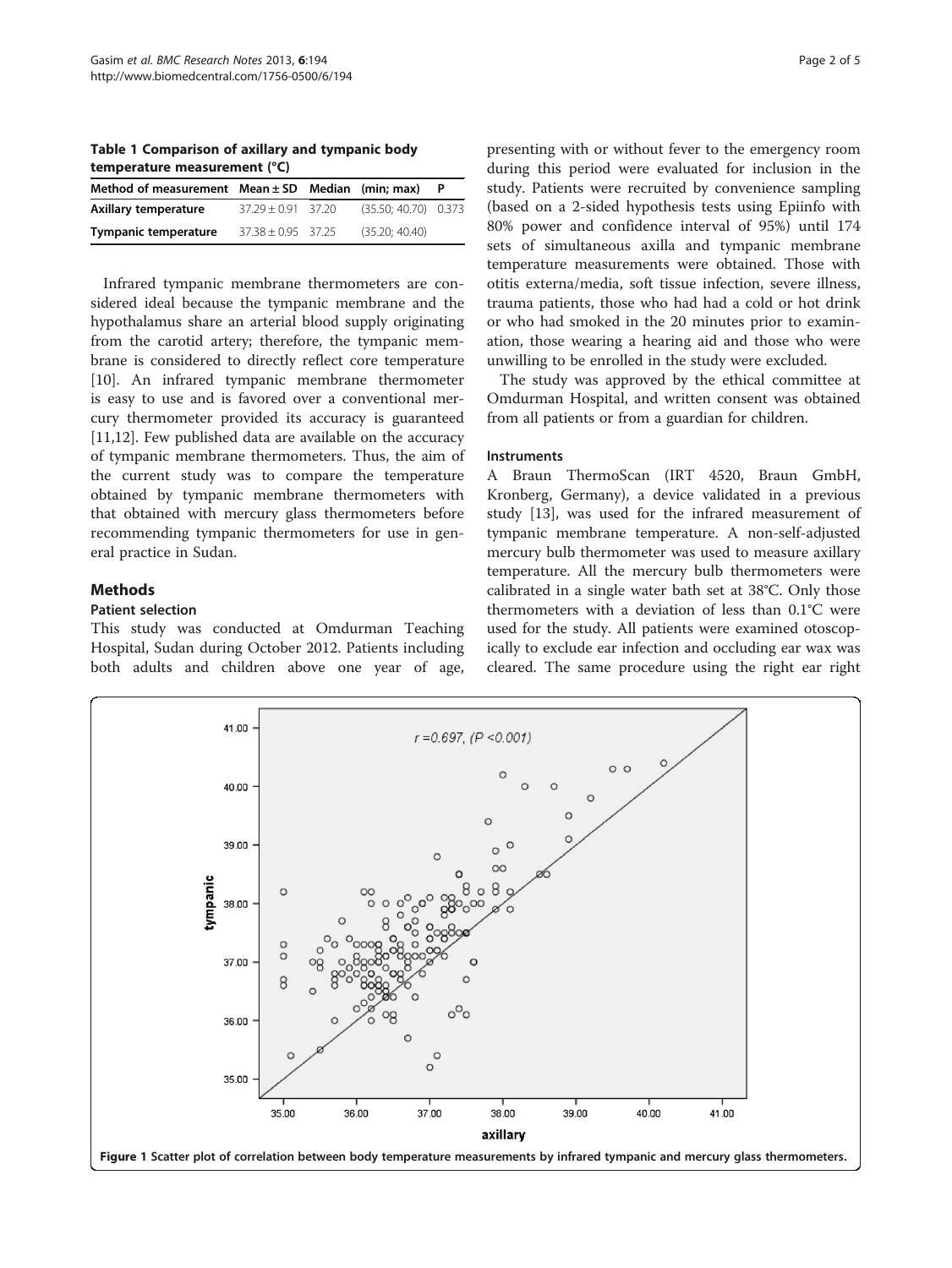<span id="page-2-0"></span>

| Table 2 Correlation, bias, and limits of agreement between axillary and tympanic measurements of body temperature |  |  |  |
|-------------------------------------------------------------------------------------------------------------------|--|--|--|
|                                                                                                                   |  |  |  |

| Axillary vs. tympanic temperature | <b>Correlation Coefficient</b> | $Bias \pm SD$ | 95% CI       | Limits of agreement |
|-----------------------------------|--------------------------------|---------------|--------------|---------------------|
|                                   | 0.697                          |               | $-0.20:0.02$ | 136<br>$-1.54$ to   |

was used to measure the tympanic membrane temperature for each patient.

#### Procedure

A medical officer and three nurses received training on the proper use of all temperature measuring devices. Their visual acuity in both eyes tested 6/6. Patients who fulfilled the study criteria had their axilla and tympanic membrane temperatures simultaneously measured at 08.00 h. The probe of the infrared thermometer was inserted into the external auditory meatus by pulling the pinna backward, and directing the probe towards the eye. The probe was held in the same position until the beep was heard. The mercury bulb thermometer was shaken before each recording to decrease its temperature reading to below 35°C and then placed, for a minimum of 5 minutes, in the patient's axilla. The same healthcare worker would read and document the digital reading from the tympanic membrane thermometer and the mercury bulb thermometer. Immediately, another member of the team would then read and document the mercury thermometer, blinded from the results of the original healthcare worker.

#### Statistical analyses

The results were analyzed using SPSS, version 20.0 for Windows (SPSS Inc, Chicago, IL, USA). Linear correlations were made between tympanic and axillary temperatures. Differences between sets of data were plotted as described by Bland-Altman [[14](#page-4-0)]. Based on previously pre-defined clinically acceptable limits, agreement between tympanic and axillary measurement methods was accepted when the mean  $\pm 2$  standard deviations was within  $\pm$  0.2°C [[15\]](#page-4-0).

## Result

## General characteristics

Temperature was measured for 174 patients (67; 38.5% were children < 18 years), all of whom were medical cases. There were 95 (54.60%) males, their mean age  $(SD)$  was 30.1  $(24.1)$  years (range 2–80 years) and mean weight (SD) was 54.4 (69.8) kg. likewise for the females, the mean age (SD) was 32.4 years (range 2–80) and the

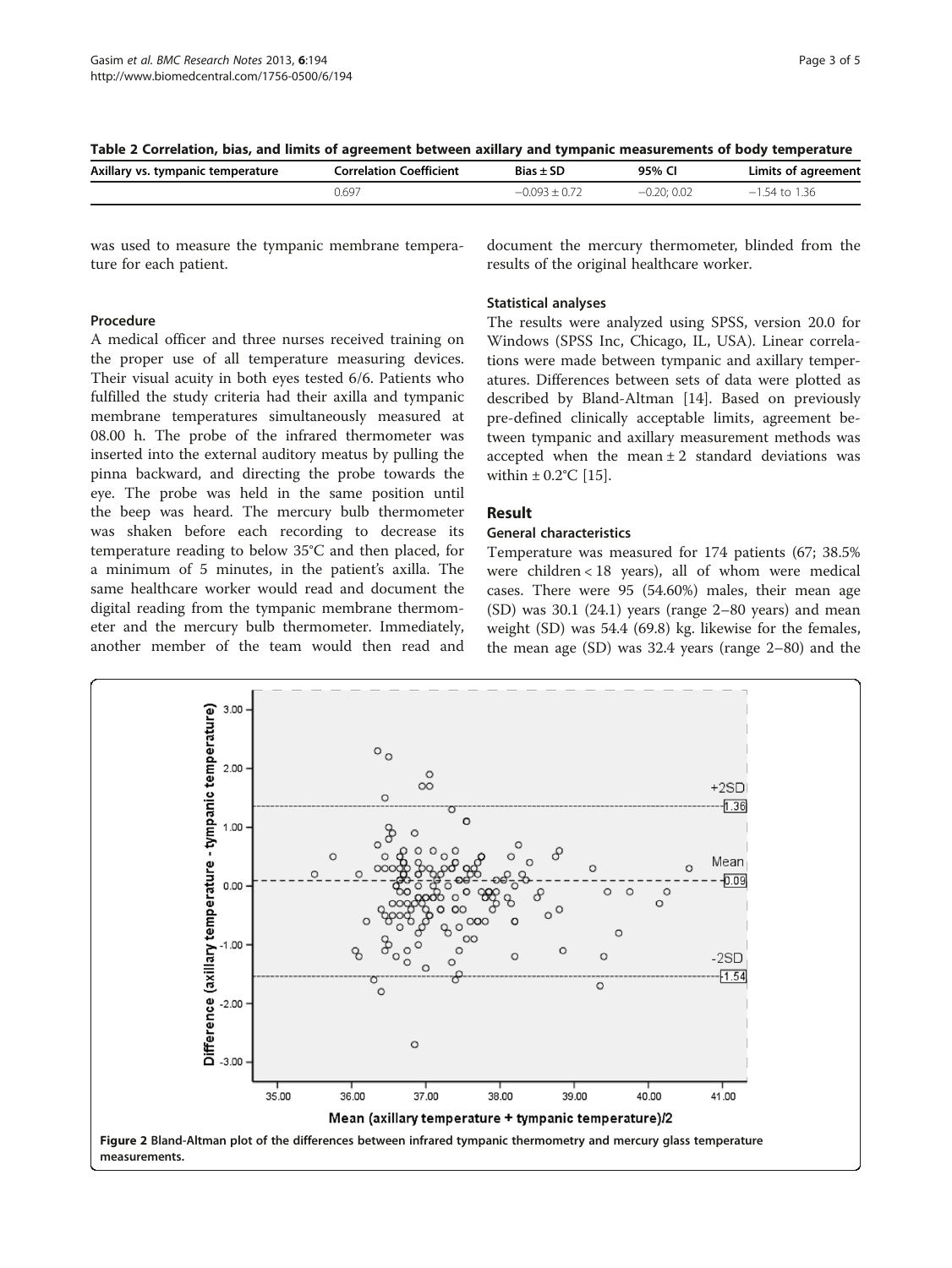<span id="page-3-0"></span>mean weight (SD) was 56.1(62.7) kg. Out of these 174 patients, 61 (35.1%) patients were febrile (temperature >37.5°C) according to both axillary and tympanic readings.

## Axillary body temperature versus tympanic body temperature

The mean (SD) body temperature measurements were 37.29 (0.91; axillary) and 37.38 (0.95; tympanic),  $P = 0.373$ °C (Table [1](#page-1-0)).

There was a positive correlation between body temperature using axillary and tympanic methods  $(r = 0.697, P < 0.001$ ; Figure [1\)](#page-1-0). The mean difference, with limits of agreements, between the two readings was −0.093 (−0.20; 0.02) °C (Table [2](#page-2-0) and Figure [2](#page-2-0)).

#### **Discussion**

The main finding of the current study was a positive correlation between axillary and tympanic methods of measuring body temperature. This study positively answered the question 'How well does tympanic membrane temperature measurement agree with standard axillary measuring technique?', or can the new device substitute for the old? Infrared tympanic membrane thermometers take seconds to measure the natural emission of infrared thermal radiation from the tympanic membrane. However, doubts have been expressed about the accuracy of tympanic membrane thermometry [[16,17\]](#page-4-0) and differences have been observed when measurements are made in both ears. Ear infections e.g. otitis media can influence the true temperature of the tympanum [\[18\]](#page-4-0). A further study comparing rectal temperature measurement with infrared tympanic thermometer measurement did not find excellent agreement of results [\[19\]](#page-4-0). Similar results to the present study were obtained by Chue et al., 2012 who compared tympanic and oral mercury thermometers in 201 patients on the Thai-Myanmar border, and found the mean difference in the two devices for all observers/devices to be 0.09°C (95% CI: 0.07–0.12) [\[10](#page-4-0)]. More than one reading was used by Chue et al., and only one reading was used in the current study. Likewise, Rabbani et al., 2010 reached the same conclusion, especially in young patients, where both tympanic membrane and oral cavity temperatures were recorded, as well as oral temperature as standard [\[20](#page-4-0)]. However, Edelu et al., 2011 compared infrared tympanic thermometer in oral mode with mercury glass thermometer readings for measuring the temperature in febrile and afebrile children less than 5 years old, and found a mean difference of  $0.41 \pm 0.37$ °C  $(P < 0.001)$  in the febrile group and  $0.47 \pm 0.39^{\circ}$ C  $(P < 0.001)$  in the afebrile group. Although tympanic membrane thermometers have a fairly good sensitivity and specificity, the study concluded that they may not

be reliable in estimating 'core' body temperature in children [[21](#page-4-0)].

Findings from the present study support the use of infrared tympanic membrane thermometers, because of their safety, ease of use and the fast speed for obtaining temperature readings. Moreover, the hazards of mercury toxicity makes infrared thermometers preferable to the old mercury glass thermometers, although some might prefer the latter based on their low cost compared with tympanic membrane thermometers.

One of the limitations of the present study was the use of axillary temperature as a measurement of core temperature rather than the rectal one. Axillary temperature is easy to use, commonly used in our setting and might be acceptable by the traditions and customs in this setting. Pulmonary artery temperature correlates best with core temperature, but to measure this requires an invasive procedure which is unsuitable for use in routine emergency care practice. Furthermore, this study did not include patients with hypothermia, and so its findings cannot be extrapolated to newborns or to patients with hypothermia. Further studies including these groups should be carried out to support the wider use of tympanic membrane thermometers.

## Conclusion

In this study, tympanic membrane thermometry was as reliable and as accurate as axillary mercury glass thermometry. Thus, tympanic membrane thermometry can be used in the clinical practice, because it is easy to use and the speed of obtaining the temperature reading.

#### Competing interests

The authors declare that they have no competing interests.

#### Authors' contributions

GIG and IA designed the study. ERM and MTA supervised the temperature measurements and completed the statistical analyses. All the authors helped draft and have approved the final version of the paper.

#### Author details

<sup>1</sup>College of Medicine, Qassim University, Qassim, Saudi Arabia. <sup>2</sup>Buraidah Central Hospital, Buraidah, Saudi Arabia. <sup>3</sup> Faculty of Medicine, University of Khartoum, P.O. Box 102, Khartoum, Sudan.

Received: 14 March 2013 Accepted: 9 May 2013 Published: 10 May 2013

#### References

- 1. Sund-Levander M, Grodzinsky E: Time for a change to assess and evaluate body temperature in clinical practice. Int J Nurs Pract 2009, 15:241–249.
- Himeidan YE, Elbashir MI, El-Rayah el-A, Adam I: Epidemiology of malaria in New Halfa, an irrigated area in eastern Sudan. East Mediterr Health J 2005, 11:499–504.
- 3. Abdallah TM, Ali AA, Bakri M, Gasim GI, Musa IR, Adam I: Efficacy of artemether-lumefantrine as a treatment for uncomplicated Plasmodium vivax malaria in eastern Sudan. Malar J 2012, 11:404
- 4. Rubia-Rubia J, Arias A, Sierra A, Aguirre-Jaime A: Measurement of body temperature in adult patients: comparative study of accuracy, reliability and validity of different devices. Int J Nurs Stud 2011, 48:872-880.